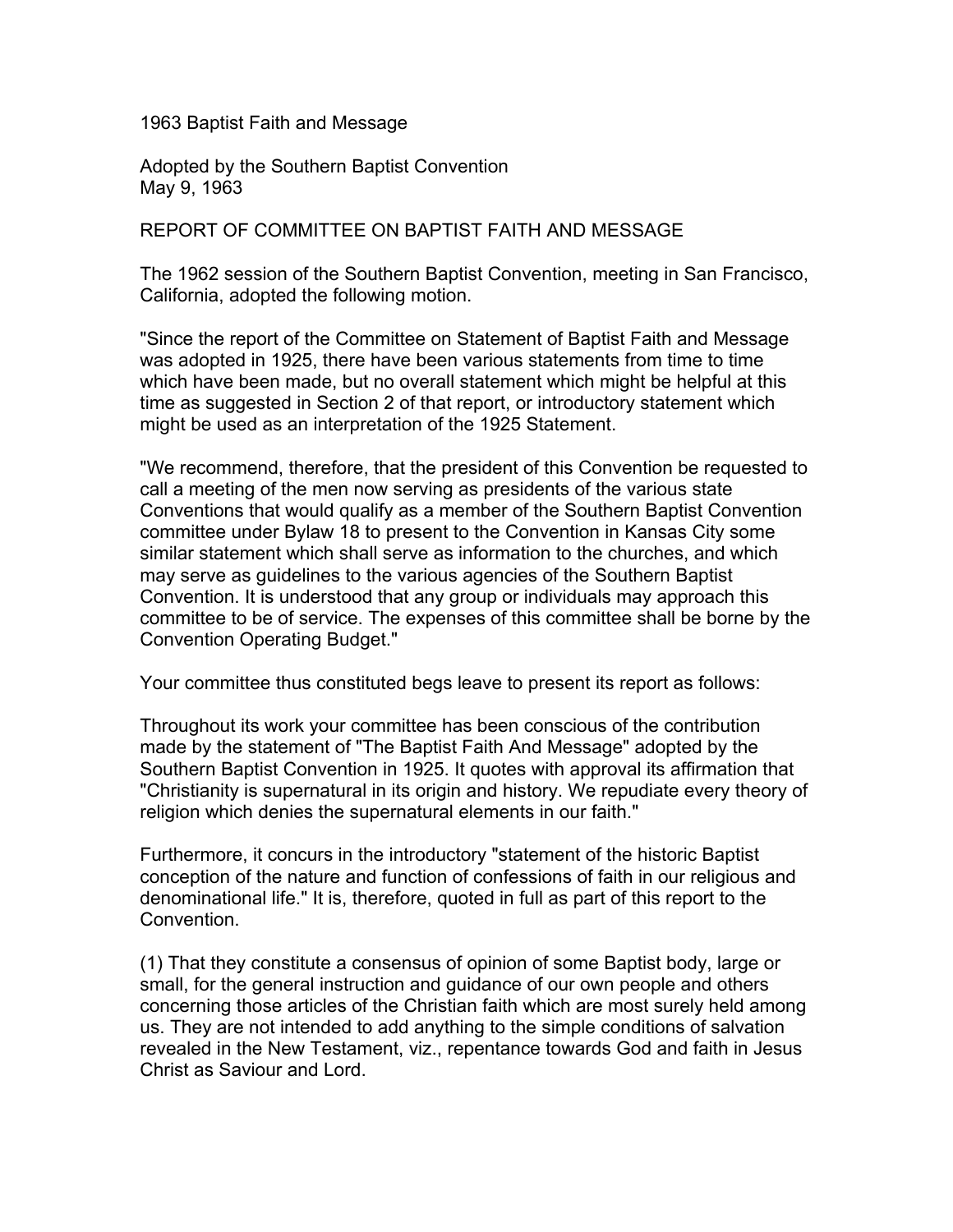(2) That we do not regard them as complete statements of our faith, having any quality of finality or infallibility. As in the past so in the future Baptists should hold themselves free to revise their statements of faith as may seem to them wise and expedient at any time.

(3) That any group of Baptists, large or small have the inherent right to draw up for themselves and publish to the world a confession of their faith whenever they may think it advisable to do so.

(4) That the sole authority for faith and practice among Baptists is the Scriptures of the Old and New Testaments. Confessions are only guides in interpretation, having no authority over the conscience.

(5) That they are statements of religious convictions, drawn from the Scriptures, and are not to be used to hamper freedom of thought or investigation in other realms of life."

The 1925 Statement recommended "the New Hampshire Confession of Faith, revised at certain points, and with some additional articles growing out of certain needs ..." Your present committee has adopted the same pattern. It has sought to build upon the structure of the 1925 Statement, keeping in mind the "certain needs" of our generation. At times it has reproduced sections of the Statement without change. In other instances it has substituted words for clarity or added sentences for emphasis. At certain points it has combined articles, with minor changes in wording, to endeavor to relate certain doctrines to each other. In still otherse.g., "God" and "Salvation"it has sought to bring together certain truths contained throughout the 1925 Statement in order to relate them more clearly and concisely. In no case has it sought to delete from or to add to the basic contents of the 1925 Statement.

Baptists are a people who profess a living faith. This faith is rooted and grounded in Jesus Christ who is "the same yesterday, and to-day, and for ever." Therefore, the sole authority for faith and practice among Baptists is Jesus Christ whose will is revealed in the Holy Scriptures.

A living faith must experience a growing understanding of truth and must be continually interpreted and related to the needs of each new generation. Throughout their history Baptist bodies, both large and small, have issued statements of faith which comprise a consensus of their beliefs. Such statements have never been regarded as complete, infallible statements of faith, nor as official creeds carrying mandatory authority. Thus this generation of Southern Baptists is in historic succession of intent and purpose as it endeavors to state for its time and theological climate those articles of the Christian faith which are most surely held among us.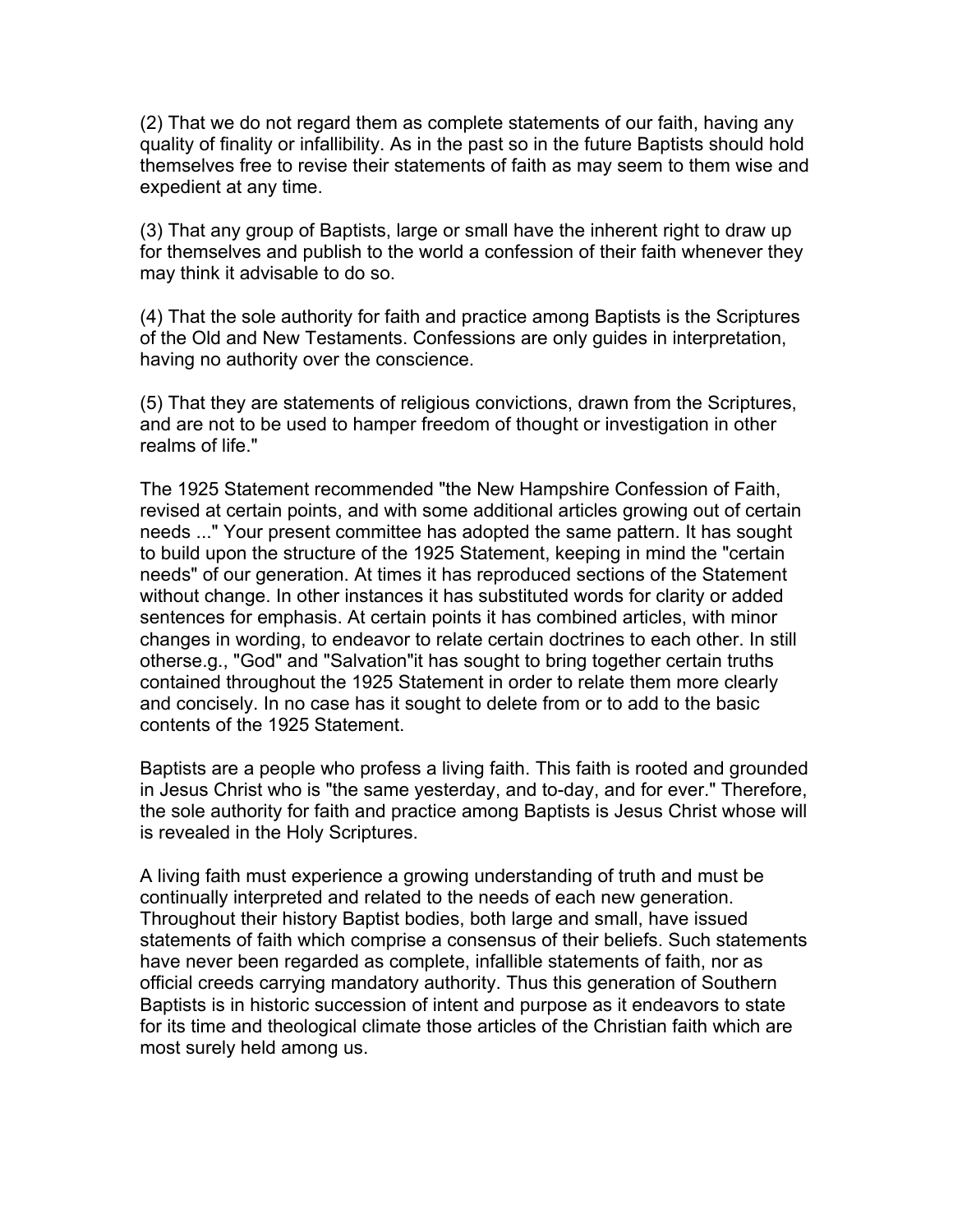Baptists emphasize the souls competency before God, freedom in religion, and the priesthood of the believer. However, this emphasis should not be interpreted to mean that there is an absence of certain definite doctrines that Baptists believe, cherish, and with which they have been and are now closely identified.

It is the purpose of this statement of faith and message to set forth certain teachings which we believe.

Herschel H. Hobbs, Chairman Howard M. Reaves Ed. J. Packwood C.Z. Holland W.B. Timberlake C.V. Koons Malcolm B. Knight Dick H. Hail, Jr. Charles R. Walker Walter R. Davis Garth Pybas V.C. Kruschwitz Luther B. Hall Robert Woodward Douglas Hudgins Paul Weber, Jr. R.A. Long Nane Starnes C. Hoge Hockensmith Hugh R. Bumpas David G. Anderson E. Warren Rust James H. Landes R.P. Downey

### **I. THE SCRIPTURES**

The Holy Bible was written by men divinely inspired and is the record of Gods revelation of Himself to man. It is a perfect treasure of divine instruction. It has God for its author, salvation for its end, and truth, without any mixture of error, for its matter. It reveals the principles by which God judges us; and therefore is, and will remain to the end of the world, the true center of Christian union, and the supreme standard by which all human conduct, creeds, and religious opinions should be tried. The criterion by which the Bible is to be interpreted is Jesus Christ.

Ex 24:4; De 4:1-2; 17:19; Jos 8:34 Psa 19:7-10; 119:11, 89, 105, 140 Isa 34:16; 40:8; Jer 15:16; 36:1-32 Mat 5:17-18; 22:29; Lu 21:33; 24:44-46 Joh 5:39; 16:13-15; 17:17; Ac 2:16; 17:11 Rom 15:4; 16:25-26; 2Ti 3:15-17 Heb 1:1-2; 4:12; 1Pe 1:25; 2Pe 1:19-21

# **II. GOD**

There is one and only one living and true God. He is an intelligent, spiritual, and personal Being, the Creator, Redeemer, Preserver, and Ruler of the universe. God is infinite in holiness and all other perfections. To Him we owe the highest love, reverence, and obedience.

The eternal God reveals Himself to us as Father, Son, and Holy Spirit, with distinct personal attributes, but without division of nature, essence, or being.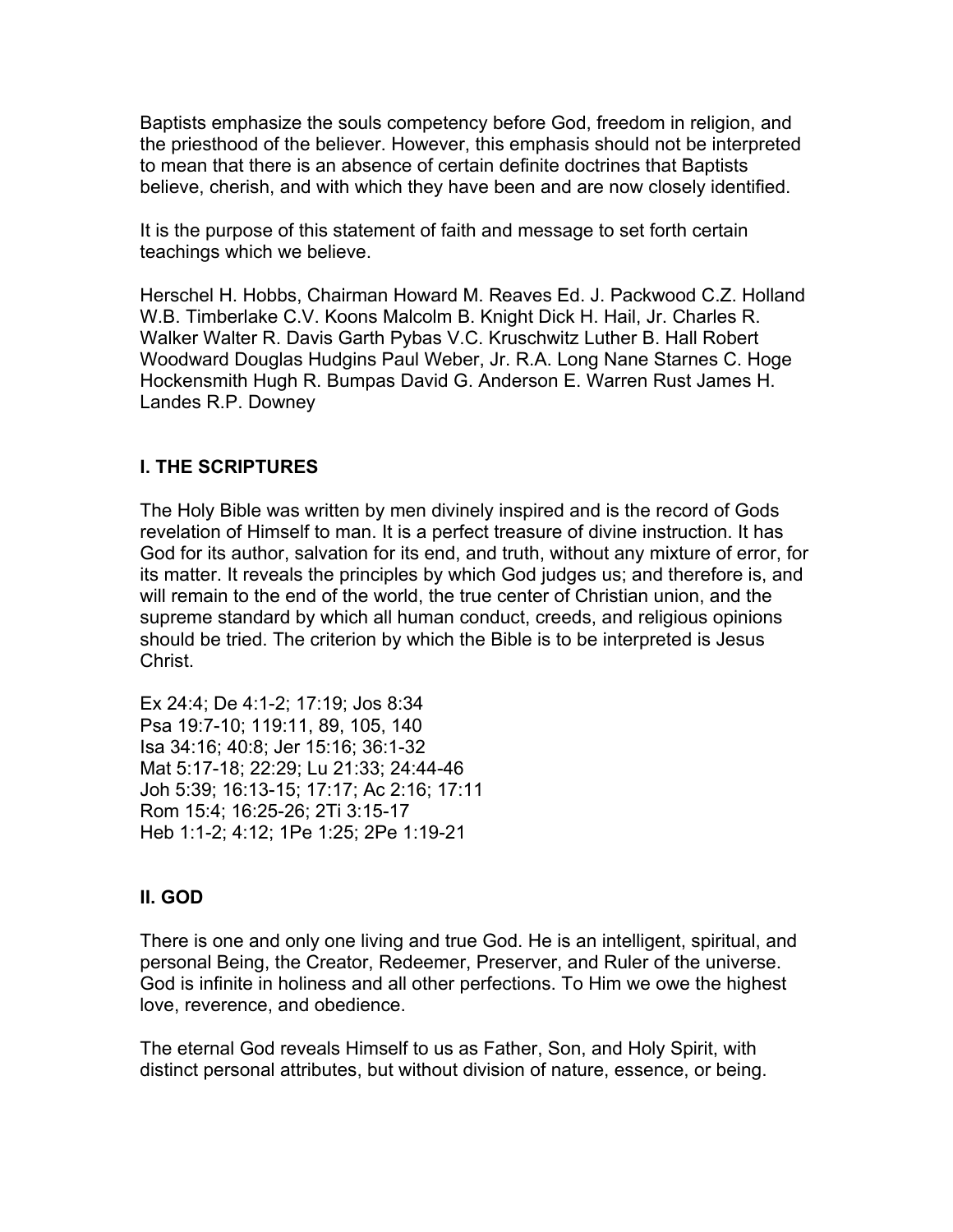### **A. God the Father**

God as Father reigns with providential care over His universe, His creatures, and the flow of the stream of human history according to the purposes of His grace. He is all powerful, all loving, and all wise. God is Father in truth to those who become children of God through faith in Jesus Christ. He is fatherly in His attitude toward all men.

Gen 1:1; 2:7; Ex 3:14; 6:2-3; 15:11; 20:1 Lev 22:2; De 6:4; 32:6; 1Ch 29:10; Psa 19:1-3 Isa 43:3, 15; 64:8; Jer 10:10; 17:13 Mat 6:9; 7:11; 23:9; 28:19; Mark 1:9-11 John 4:24; 5:26; 14:6-13; 17:1-8; Acts 1:7 Rom 8:14-15; 1Co 8:6; Gal 4:6; Eph 4:6 Col 1:15; 1Ti 1:17; Heb 11:6; 12:9; 1Pe 1:17; 1Jo 5:7

# **B. God the Son**

Christ is the eternal Son of God. In His incarnation as Jesus Christ he was conceived of the Holy Spirit and born of the virgin Mary. Jesus perfectly revealed and did the will of God, taking upon Himself the demands and necessities of human nature and identifying Himself completely with mankind yet without sin. He honored the divine law by His personal obedience, and in His death on the cross He made provision for the redemption of men from sin. He was raised from the dead with a glorified body and appeared to His disciples as the person who was with them before His crucifixion. He ascended into heaven and is now exalted at the right hand of God where He is the One Mediator, partaking of the nature of God and of man, and in whose Person is effected the reconciliation between God and man. He will return in power and glory to judge the world and to consummate His redemptive mission. He now dwells in all believers as the living and ever present Lord.

Gen 18:1; Psalm 2:7; 110:1; Isa 7:14; 53:1-12 Mat 1:18-23; 3:17; 8:29; 11:27; 14:33; 16:16, 27 Mat 17:5; 27; 28:1-6, 19; Mark 1:1; 3:11 Luke 1:35; 4:41; 22:70; 24:46 John 1:1-18, 29; 10:30, 38; 11:25-27; 12:44-50 John 14:7-11, 16:15-16, 28; 17:1-5, 21-22; 20:1-20, 28 Acts 1:9; 2:22-24; 7:55-56; 9:4-5, 20 Rom 1; 3-4; 3:23-26; 5:6-21; 8:1-3, 34; 10:4 1Co 1:30; 2:2; 8:6; 15:1-8, 24-28; 2Co 5:19-21 Gal 4:4-5; Eph 1:20; 3:11; 4:7-10; Php 2:5-11 Col 1:13-22; 2:9; 1Th 4:14-18; 1Ti 2:5-6; 3:16 Tit 2:13-14; Heb 1:1-3; 4:14-15; 7:14-28 Heb 9:12-15, 24-28; 12:2; 13:8; 1Pe 2:21-25; 3:22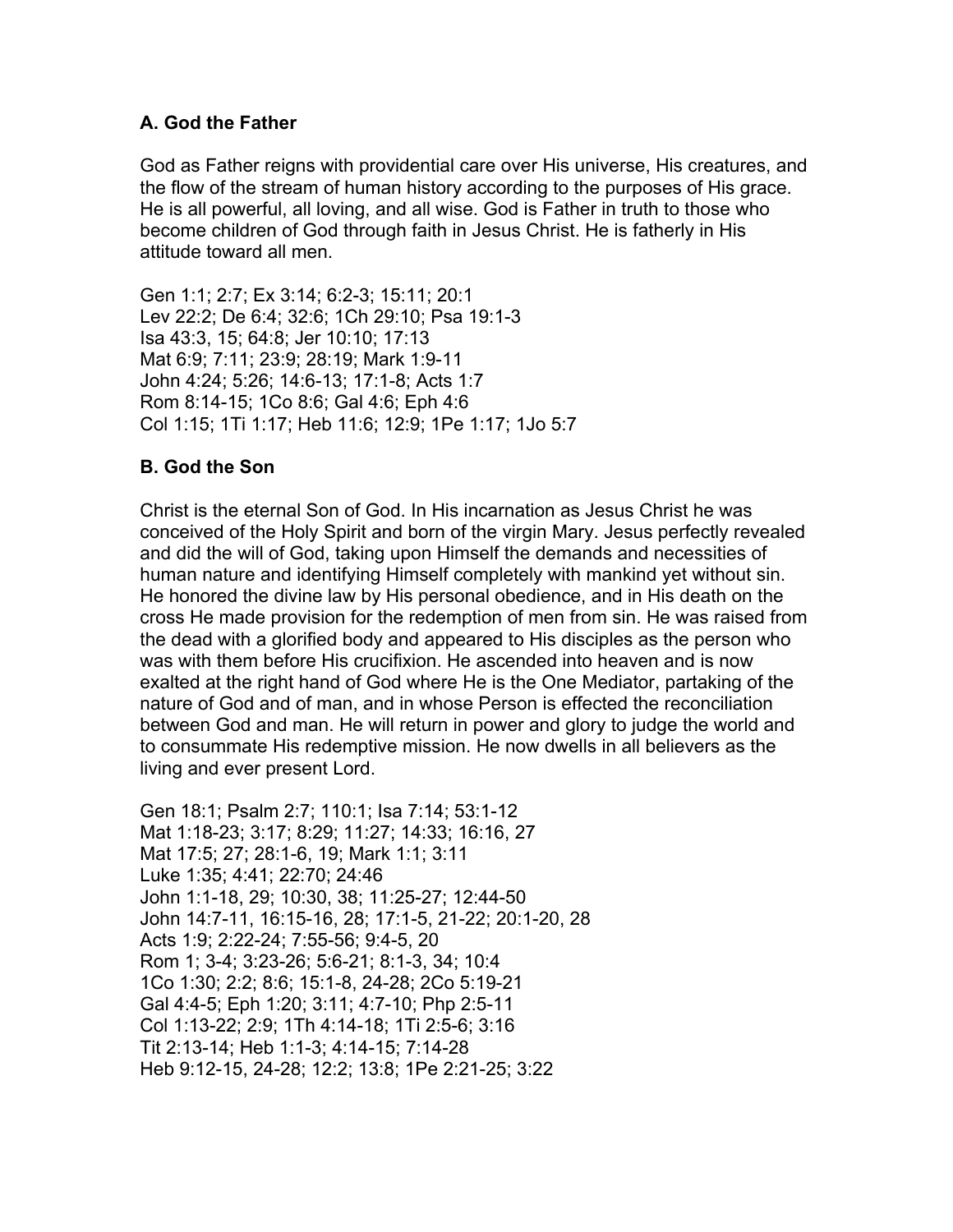1Jo 1:7-9; 3:2; 4:14- 15; 5:9; 2Jo 7-9 Rev 1:13-16; 5:9-14; 12:10-11; 13:8; 19:16

### **C. God the Holy Spirit**

The Holy Spirit is the Spirit of God. He inspired holy men of old to write the Scriptures. Through illumination He enables men to understand truth. He exalts Christ. He convicts of sin, of righteousness and of judgment. He calls men to the Saviour, and effects regeneration. He cultivates Christian character, comforts believers, and bestows the spiritual gifts" by which they serve God through His church. He seals the believer unto the day of final redemption. His presence in the Christian is the assurance of God to bring the believer into the fulness of the stature of Christ. He enlightens and empowers the believer and the church in worship, evangelism, and service.

Gen 1:2; Jud 14:6; Job 26:13; Psa 51:11; 139:7 Isa 61:1-3; Joel 2:28-32 Mat 1:18; 3:16; 4:1; 12:28-32; 28:19; Mk 1:10, 12 Luke 1:35; 4:1, 18-19; 11:13; 12:12; 24:49 John 4:24; 14:16-17, 26; 15:26; 16:7-14 Acts 1:8; 2:1-4, 38; 4:31; 5:3; 6:3; 7:55; 8:17, 39 Acts 10:44; 13:2; 15:28; 16:6; 19:1-6 Rom 8:9-11, 14-16, 26-27; 1Co 2:10-14; 3:16; 12:3-11 Gal 4:6; Eph 1:13-14; 4:30; 5:18; 1Th 5:19 1Ti 3:16; 4:1; 2Ti 1:14; 3:16; Heb 9:8, 14 2Pe 1:21; 1Jo 4:13; 5:6-7; Rev 1:10; 22:17

# **III. MAN**

Man was created by the special act of God, in His own image, and is the crowning work of His creation. In the beginning man was innocent of sin and was endowed by his Creator with freedom of choice. By his free choice man sinned against God and brought sin into the human race. Through the temptation of Satan man transgressed the command of God, and fell from his original innocence; whereby his posterity inherit a nature and an environment inclined toward sin, and as soon as they are capable of moral action become transgressors and are under condemnation. Only the grace of God can bring man into His holy fellowship and enable man to fulfill the creative purpose of God. The sacredness of human personality is evident in that God created man in His own image, and in that Christ died for man; therefore every man possesses dignity and is worthy of respect and Christian love.

Gen 1:26-30; 2:5, 7, 18-22; 3; 9:6 Psa 1:1-6; 8:3-6; 32:1-5; 51:5; Isa 6:5; Jer 17:5 Matt 16:26; Acts 17:26-31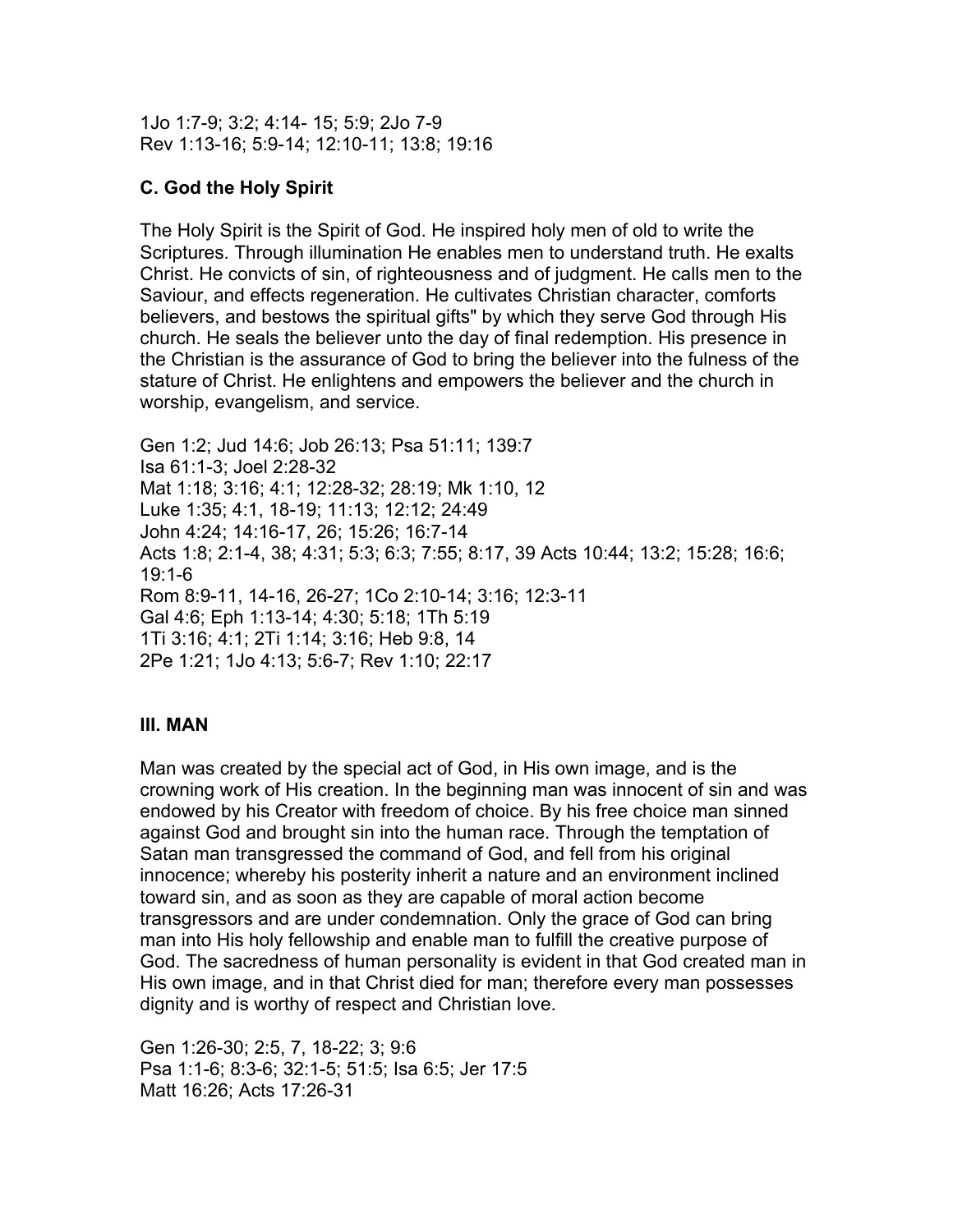Rom 1:19-32; 3:10-18, 23; 5:6, 12, 19; 6:6 Rom 7:14-25; 8:14-18, 29; 1Co 1:21-31; 15:19, 21-22 Eph 2:1-22; Col 1:21-22; 3:9-11

#### **IV. SALVATION**

Salvation involves the redemption of the whole man, and is offered freely to all who accept Jesus Christ as Lord and Saviour, who by His own blood obtained eternal redemption for the believer. In its broadest sense salvation includes regeneration, sanctification, and glorification.

A. Regeneration, or the new birth, is a work of Gods grace whereby believers become new creatures in Christ Jesus. It is a change of heart wrought by the Holy Spirit through conviction of sin, to which the sinner responds in repentance toward God and faith in the Lord Jesus Christ.

Repentance and faith are inseparable experiences of grace. Repentance is a genuine turning from sin toward God. Faith is the acceptance of Jesus Christ and commitment of the entire personality to Him as Lord and Saviour.

Justification is Gods gracious and full acquittal upon principles of His righteousness of all sinners who repent and believe in Christ. Justification brings the believer into a relationship of peace and favor with God.

B. Sanctification is the experience, beginning in regeneration, by which the believer is set apart to Gods purposes, and is enabled to progress toward moral and spiritual perfection through the presence and power of the Holy Spirit dwelling in him. Growth in grace should continue throughout the regenerate persons life.

C. Glorification is the culmination of salvation and is the final blessed and abiding state of the redeemed.

Gen 3:15; Ex 3:14-17; 6:2-8 Mat 1:21; 4:17; 16:21-26; 27:22-28:6 Luke 1:68-69; 2:28-32 John 1:11-14, 29; 3:3-21, 36; 5:24; 10:9, 28-29 John 15:1-16; 17:17; Acts 2:21; 4:12; 15:11; 16:30-31 Acts 17:30-31; 20:32; Rom 1:16-18; 2:4; 3:23-25; 4:3 Rom 5:8-10; 6:1-23; 8:1-18; 29-39; 10:9-10, 13 Rom 13:11-14; 1Cor 1:18, 30; 6:19-20; 15:10 2Co 5:17-20; Gal 2:20; 3:13; 5:22-25; 6:15 Eph 1:7; 2:8-22; 4:11-16; Php 2:12-13; Col 1:9-22; 3:1 1Th 5:23-24; 2Tim 1:12; Titus 2:11-14 Heb 2:1-3; 5:8-9; 9:24-28; 11:1-12:8, 14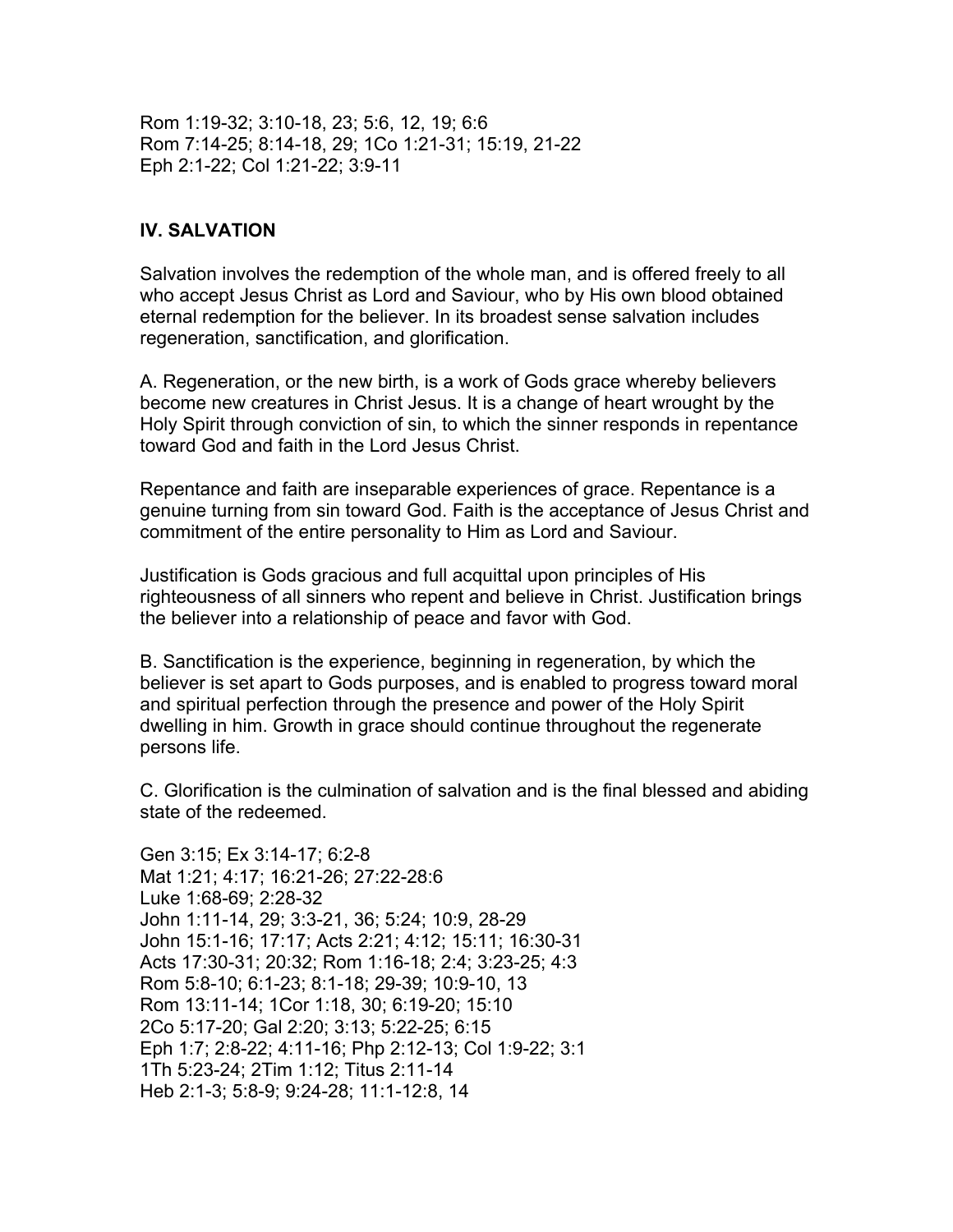James 2:14-26; 1Pe 1:2-23; 1Jo 1:6-2:11 Rev 3:20; 21:1-22:5

## **V. GOD'S PURPOSE OF GRACE**

Election is the gracious purpose of God, according to which He regenerates, sanctifies, and glorifies sinners. It is consistent with the free agency of man, and comprehends all the means in connection with the end. It is a glorious display of Gods sovereign goodness, and is infinitely wise, holy, and unchangeable. It excludes boasting and promotes humility.

All true believers endure to the end. Those whom God has accepted in Christ, and sanctified by His Spirit, will never fall away from the state of grace, but shall persevere to the end. Believers may fall into sin through neglect and temptation, whereby they grieve the Spirit, impair their graces and comforts, bring reproach on the cause of Christ, and temporal judgments on themselves, yet they shall be kept by the power of God through faith unto salvation.

Gen 12:1-3; Ex 19:5-8; 1Sa 8:4-7, 19-22 Isa 5:1-7; Jer 31:31 Mat 16:18-19; 21:28-45; 24:22, 31; 25:34 Luke 1:68-79; 2:29-32; 19:41-44; 24:44-48 John 1:12-14; 3:16; 5:24; 6:44-45, 65; 10:27-29 John 15:16; 17:6, 12, 17-18; Acts 20:32 Rom 5:9-10; 8:28-39; 10:12-15; 11:5-7, 26-36 1Co 1:1-2; 15:24-28; Eph 1:4-23; 2:1-10; 3:1-11 Col 1:12-14; 2Th 2:13-14; 2Ti 1:12; 2:10, 19 Heb 11:39-12:2; 1Pe 1:2-5, 13; 2:4-10 1Jo 1:7-9; 2:19; 3:2

### **VI. THE CHURCH**

A New Testament church of the Lord Jesus Christ is a local body of baptized believers who are associated by covenant in the faith and fellowship of the gospel, observing the two ordinances of Christ, committed to His teachings, exercising the gifts, rights, and privileges invested in them by His Word, and seeking to extend the gospel to the ends of the earth.

This church is an autonomous body, operating through democratic processes under the Lordship of Jesus Christ. In such a congregation members are equally responsible. Its Scriptural officers are pastors and deacons.

The New Testament speaks also of the church as the body of Christ which includes all of the redeemed of all the ages.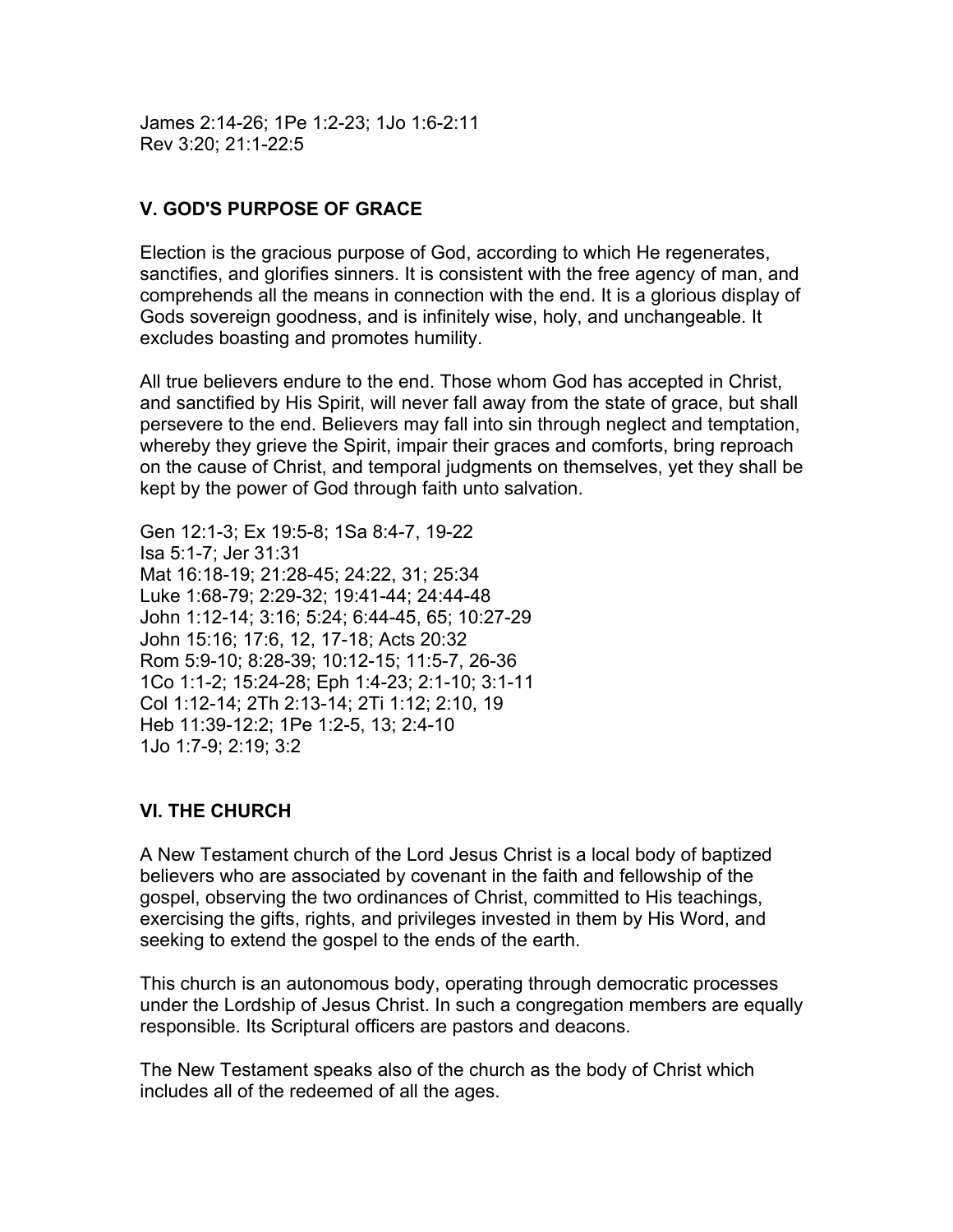Mat 16:15-19; 18:15-20 Acts 2:41-42, 47; 5:11-14; 6:3-6; 13:1-3; 14:23, 27 Acts 15:1-30; 16:5; 20:28; Rom 1:7 1Co 1:2; 3:16; 5:4-5; 7:17; 9:13-14; 12 Eph 1:22-23; 2:19-22; 3:8-11, 21; 5:22-32 Php 1:1; Col 1:18; 1Ti 3:1-15; 4:14

### **VII. BAPTISM AND THE LORD'S SUPPER**

Christian baptism is the immersion of a believer in water in the name of the Father, the Son, and the Holy Spirit. It is an act of obedience symbolizing the believers faith in a crucified, buried, and risen Saviour, the believers death to sin, the burial of the old life, and the resurrection to walk in newness of life in Christ Jesus. It is a testimony to his faith in the final resurrection of the dead. Being a church ordinance, it is prerequisite to the privileges of church membership and to the Lords Supper.

The Lord's Supper is a symbolic act of obedience whereby members of the church, through partaking of the bread and the fruit of the vine, memorialize the death of the Redeemer and anticipate His second coming.

Mat 3:13-17; 26:26-30; 28:19-20; Mk 1:9-11; 14:22-26 Luke 3:21-22; 22:19-20; John 3:23 Acts 2:41-42; 8:35-39; 16:30-33; 20:7 Rom 6:3-5; 1Co 10:16, 21; 11:23-29; Col 2:12

# **VIII. THE LORD'S DAY**

The first day of the week is the Lords Day. It is a Christian institution for regular observance. It commemorates the resurrection of Christ from the dead and should be employed in exercises of worship and spiritual devotion, both public and private, and by refraining from worldly amusements, and resting from secular employments, work of necessity and mercy only being excepted.

Ex 20:8-11; Mat 12:1-12; 28:1; Mk 2:27-28; 16:1-7 Luke 24:1-3, 33-36; John 4:21-24; 20:1, 19-28 Acts 20:7; 1Co 16:1-2; Col 2:16; 3:16; Rev 1:10

### **IX. THE KINGDOM**

The Kingdom of God includes both His general sovereignty over the universe and His particular kingship over men who willfully acknowledge Him as King. Particularly the Kingdom is the realm of salvation into which men enter by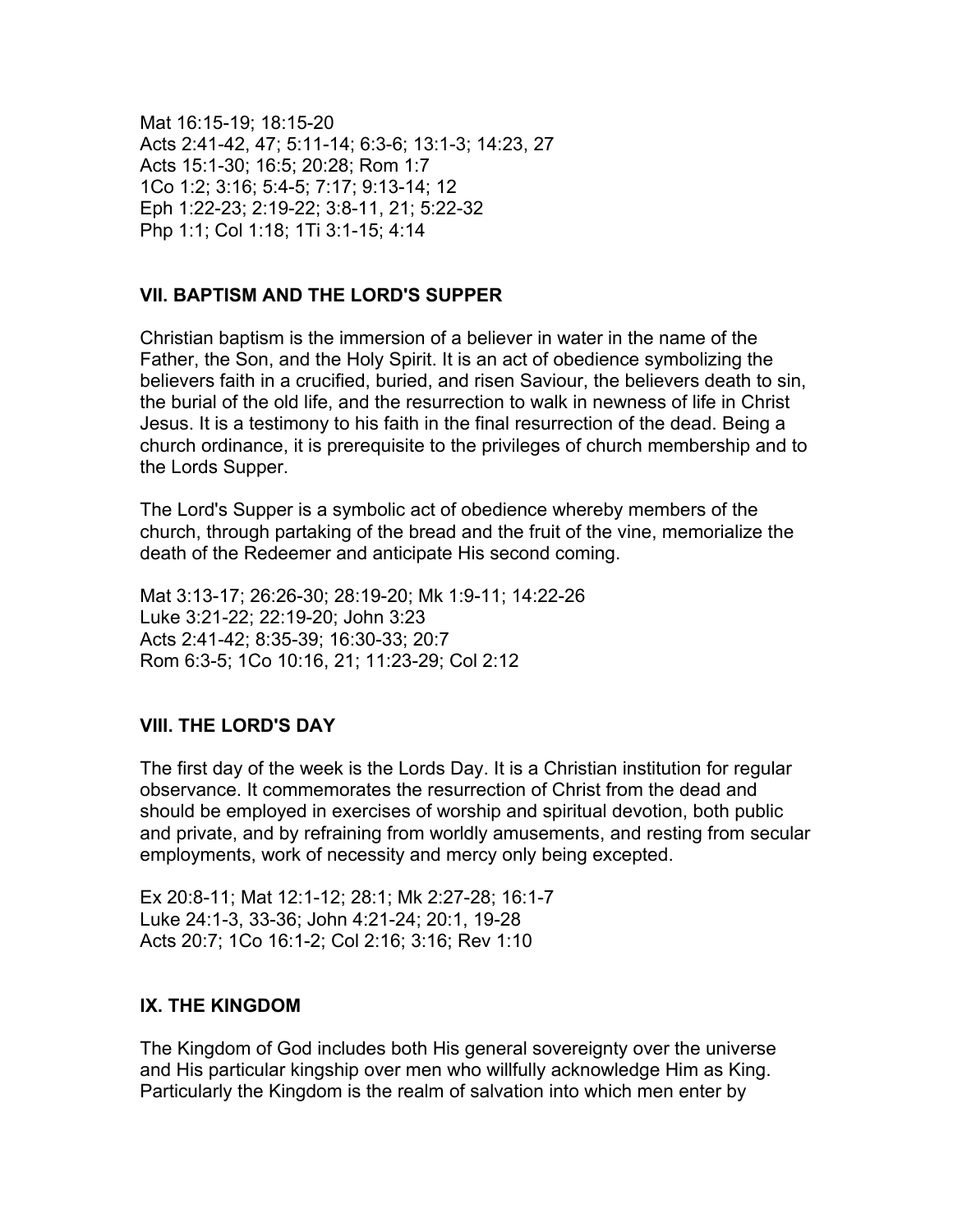trustful, childlike commitment to Jesus Christ. Christians ought to pray and to labor that the Kingdom may come and Gods will be done on earth. The full consummation of the Kingdom awaits the return of Jesus Christ and the end of this age.

Gen 1:1; Isa 9:6-7; Jer 23:5-6 Mat 3:2; 4:8-10, 23; 12:25-28; 13:1-52; 25:31-46; 26:29 Mk 1:14-15; 9:1; Luke 4:43; 8:1; 9:2; 12:31-32 Luke 17:20-21; 23:42; John 3:3; 18:36 Acts 1:6-7; 17:22-31; Rom 5:17; 8:19 1Co 15:24-28; Col 1:13; Heb 11:10, 16; 12:28 1Pe 2:4-10; 4:13; Rev 1:6, 9; 5:10; 11:15; 21-22

### **X. LAST THINGS**

God, in His own time and in His own way, will bring the world to its appropriate end. According to His promise, Jesus Christ will return personally and visibly in glory to the earth; the dead will be raised; and Christ will judge all men in righteousness. The unrighteous will be consigned to Hell, the place of everlasting punishment. The righteous in their resurrected and glorified bodies will receive their reward and will dwell forever in Heaven with the Lord.

Isa 2:4; 11:9; Mat 16:27; 18:8-9 Mat 19:28; 24:27, 30, 36, 44; 25:31-46; 26:64 Mark 8:38; 9:43-48; Luke 12:40, 48; 16:19-26 Luke 17:22-37; 21:27-28; John 14:1-3 Acts 1:11; 17:31; Rom 14:10; 1Co 4:5 1Co 15:24-28, 35-58; 2Co 5:10; Php 3:20-21 Col 1:5; 3:4; 1Th 4:14-18; 5:1; 2Th 1:7; 2:1-17 1Ti 6:14; 2Ti 4:1, 8; Tit 2:13; Heb 9:27-28 James 5:8; 2Pe 3:7; 1Jo 2:28; 3:2 Jude 14; Rev 1:18; 3:11; 20:1-22:13

### **XI. EVANGELISM AND MISSIONS**

It is the duty and privilege of every follower of Christ and of every church of the Lord Jesus Christ to endeavor to make disciples of all nations. The new birth of mans spirit by Gods Holy Spirit means the birth of love for others. Missionary effort on the part of all rests thus upon a spiritual necessity of the regenerate life, and is expressly and repeatedly commanded in the teachings of Christ. It is the duty of every child of God to seek constantly to win the lost to Christ by personal effort and by all other methods in harmony with the gospel of Christ.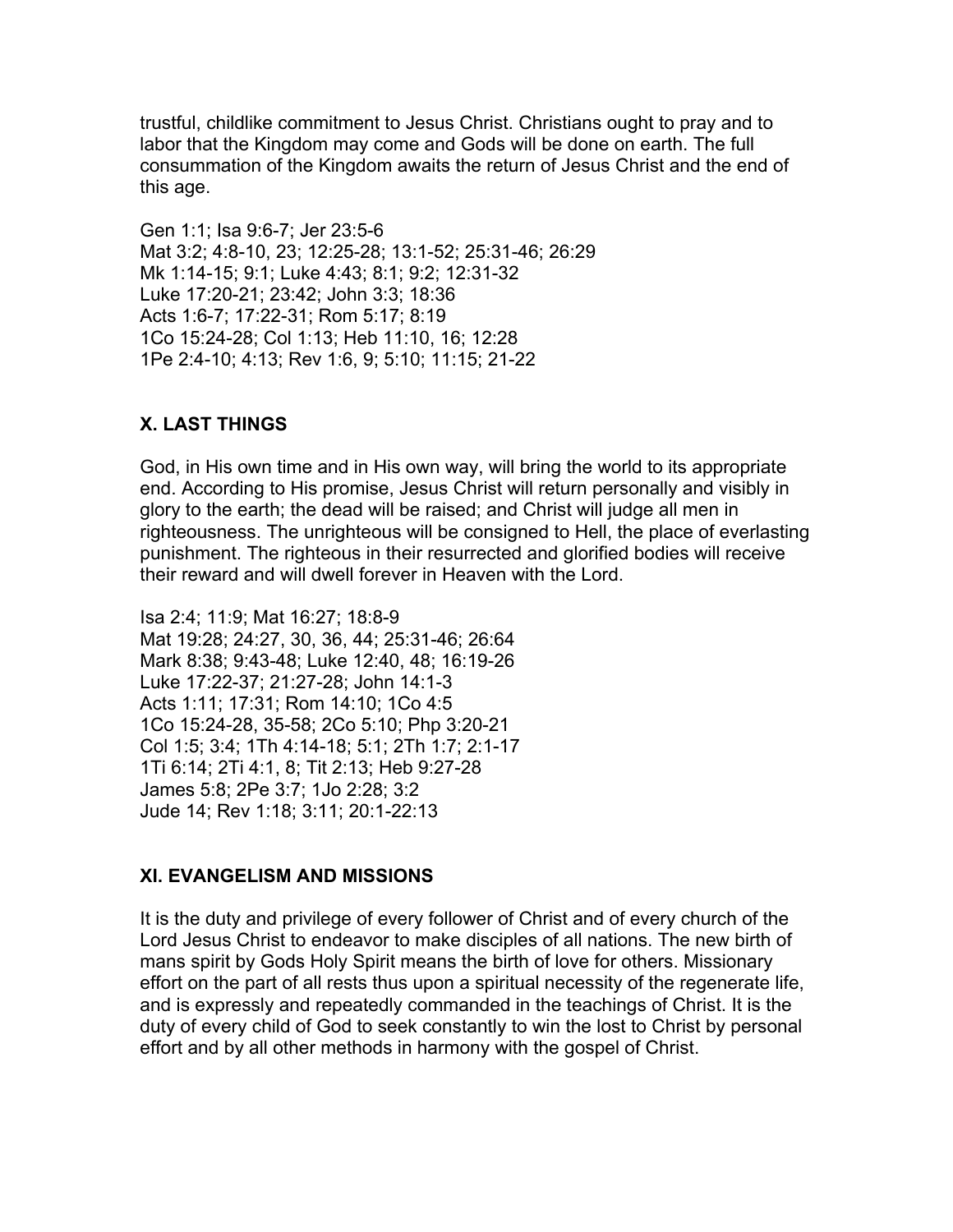Gen 12:1-3; Ex 19:5-6; Isa 6:1-8 Mat 9:37-38; 10:5-15; 13:18-30, 37-43; 16:19 Mat 22:9-10; 24:14; 28:18-20; Luke 10:1-18; 24:46-53 John 14:11-12; 15:7-8, 16; 17:15; 20:21 Acts 1:8; 2; 8:26-40; 10:42-48; 13:2-3 Rom 10:13-15; Eph 3:1-11; 1Th 1:8; 2Ti 4:5 Heb 2:1-3; 11:39-12:2; 1Pe 2:4-10; Rev 22:17

### **XII. EDUCATION**

The cause of education in the Kingdom of Christ is co-ordinate with the causes of missions and general benevolence, and should receive along with these the liberal support of the churches. An adequate system of Christian schools is necessary to a complete spiritual program for Christs people.

In Christian education there should be a proper balance between academic freedom and academic responsibility. Freedom in any orderly relationship of human life is always limited and never absolute. The freedom of a teacher in a Christian school, college, or seminary is limited by the pre-eminence of Jesus Christ, by the authoritative nature of the Scriptures, and by the distinct purpose for which the school exists.

De 4:1,5,9,14; 6:1-10; 31:12-13; Neh 8:1-8; Job 28:28 Psa 19:7; 119:11; Pro 3:13; 4:1-10; 8:1-7, 11; 15:14 Ecc 7:19; Mat 5:2; 7:24; 28:19-20; Luke 2:40 1Co 1:18-31; Eph 4:11-16; Php 4:8; Col 2:3, 8-9 1Ti 1:3-7; 2Ti 2:15; 3:14-17; Heb 5:12-6:3 James 1:5; 3:17

### **XIII. STEWARDSHIP**

God is the source of all blessings, temporal and spiritual; all that we have and are we owe to Him. Christians have a spiritual debtorship to the whole world, a holy trusteeship in the gospel, and a binding stewardship in their possessions. They are therefore under obligation to serve Him with their time, talents, and material possessions; and should recognize all these as entrusted to them to use for the glory of God and for helping others. According to the Scriptures, Christians should contribute of their means cheerfully, regularly, systematically, proportionately, and liberally for the advancement of the Redeemers cause on earth.

Gen 14:20; Lev 27:30-32; De 8:18; Mal 3:8-12 Mat 6:1-4, 19-21; 19:21; 23:23; 25:14-29 Luke 12:16-21, 42; 16:1-13; Acts 2:44-47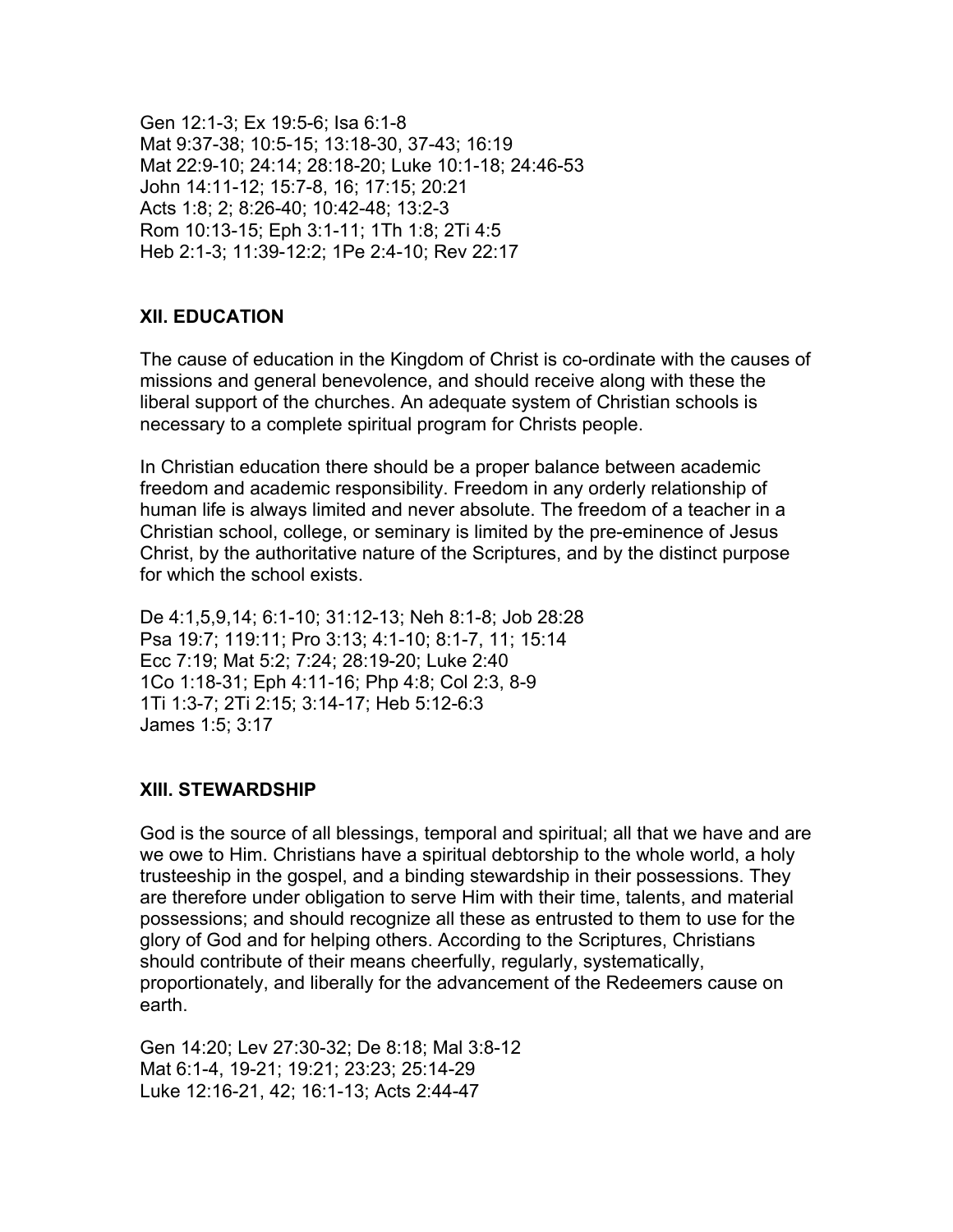Acts 5:1-11; 17:24-25; 20:35; Ro 6:6-22; 12:1-2 1Co 4:1-2; 6:19-20; 12; 16:1-4; 2Co 8-9; 12:15 Php 4:10-19; 1Pe 1:18-19

## **XIV. COOPERATION**

Christs people should, as occasion requires, organize such associations and conventions as may best secure cooperation for the great objects of the Kingdom of God. Such organizations have no authority over one another or over the churches. They are voluntary and advisory bodies designed to elicit, combine; and direct the energies of our people in the most effective manner. Members of New Testament churches should cooperate with one another in carrying forward the missionary, educational, and benevolent ministries for the extension of Christs Kingdom. Christian unity in the New Testament sense is spiritual harmony and voluntary cooperation for common ends by various groups of Christs people. Cooperation is desirable between the various Christian denominations, when the end to be attained is itself justified, and when such cooperation involves no violation of conscience or compromise of loyalty to Christ and His Word as revealed in the New Testament.

Ex 17:12; 18:17; Jud 7:21; Ezr 1:3-4; 2:68-69; 5:14-15 Ne 4; 8:1-5; Mat 10:5-15; 20:1-16; 22:1-10; 28:19-20 Mk 2:3; Luke 10:1; Acts 1:13-14; 2:1; 4:31-37; 13:2-3 Acts 15:1-35; 1Co 1:10-17; 3:5-15; 12; 2Co 8:1-9:15 Gal 1:6-10; Eph 4:1-16; Php 1:15-18

# **XV. THE CHRISTIAN AND THE SOCIAL ORDER**

Every Christian is under obligation to seek to make the will of Christ supreme in his own life and in human society. Means and methods used for the improvement of society and the establishment of righteousness among men can be truly and permanently helpful only when they are rooted in the regeneration of the individual by the saving grace of God in Christ Jesus. The Christian should oppose in the spirit of Christ every form of greed, selfishness, and vice. He should work to provide for the orphaned, the needy, the aged, the helpless, and the sick. Every Christian should seek to bring industry, government, and society as a whole under the sway of the principles of righteousness, truth, and brotherly love. In order to promote these ends Christians should be ready to work with all men of good will in any good cause, always being careful to act in the spirit of love without compromising their loyalty to Christ and His truth.

Ex 20:3-17; Lev 6:2-5; De 10:12; 27:17 Psalm 101:5; Mic 6:8; Zech 8:16 Mat 5:13-16, 43-48; 22:36-40; 25:35